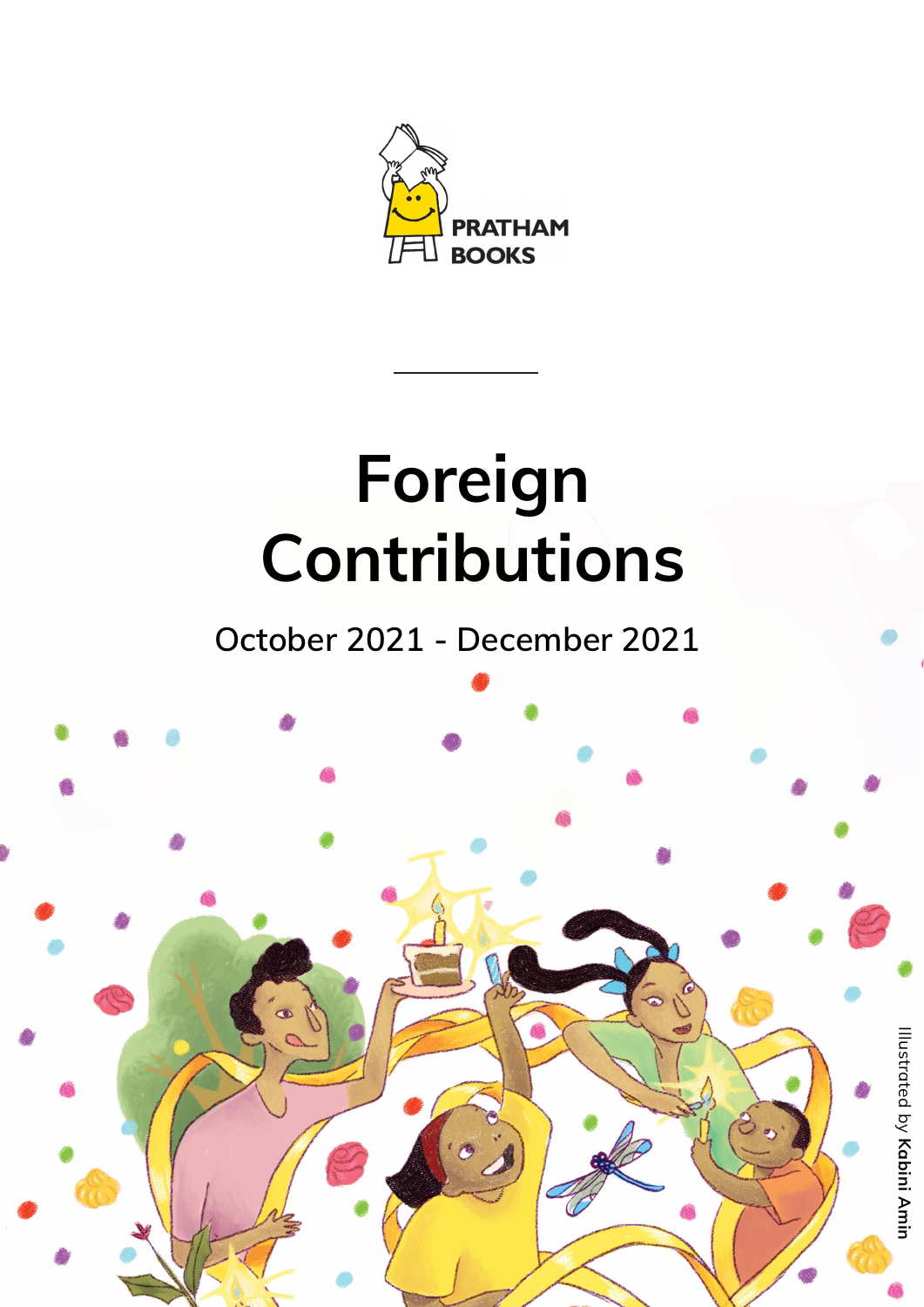## **Details of Quarterly Receipt of Foreign Contribution**

**Name of the Association:** Pratham Books **FCRA Registration Number:** 094421302 **Address of the Association:** No.621, 2nd Floor, 4th Main, OMBR Layout, Banaswadi, Bangalore, Karnataka-560043

**Financial Year:** 2021-2022 | **Quarter:** October 2021 – December 2021 **Total Amount received during this quarter:** Rs.18,15,446/-

| <b>SI.No</b>   | Date       | <b>Name of donors</b>                         | Institution/<br><b>Individual</b> | <b>Address</b>                                                                               | <b>Purposes for</b><br><b>Donation</b> | <b>Amount (Rs.)</b> |
|----------------|------------|-----------------------------------------------|-----------------------------------|----------------------------------------------------------------------------------------------|----------------------------------------|---------------------|
|                | 01.10.2021 | Axis Bank                                     | Institution                       | SR Enclave, No.5M-631,<br><b>OMBR Layout, 5th Main</b><br>Road, Kasthuri Nagar,<br>Bangalore | Q3 Savings<br><b>Bank Interest</b>     | 1,69,510.00         |
| $\overline{2}$ | 01.10.2021 | Axis Bank                                     | Institution                       | SR Enclave, No.5M-631,<br><b>OMBR Layout, 5th Main</b><br>Road, Kasthuri Nagar,<br>Bangalore | Q1 Utilization<br>Account<br>Interest  | 38.00               |
|                | 06.10.2021 | <b>UK Online Giving</b><br>Foundation         | Institution                       | 6 Trull Farm Buildings, Trull,<br>Tetbury, Gloucestershire,<br>GL8 8SQ U.K                   | Educational                            | 3,760.00            |
| $\overline{4}$ | 22.10.2021 | Renata Lakco                                  | Individual                        | 50028, Barberino Tavarnelle.<br>393280831338                                                 | Educational                            | 4,500.00            |
| 5              | 28.10.2021 | <b>Charities Aid</b><br>Foundation<br>America | Institution                       | 225 Reinekers Lane, Suite 375,<br>Alexandria, VA 22314 USA                                   | Educational                            | 29,515.00           |
| 6              | 02.11.2021 | <b>UK Online Giving</b><br>Foundation         | Institution                       | 6 Trull Farm Buildings,<br>Trull, Tetbury,<br>Gloucestershire, GL8 8SQ U.K                   | Educational                            | 3,681.00            |
|                | 08.11.2021 | <b>UK Online Giving</b><br>Foundation         | Institution                       | 6 Trull Farm Buildings,<br>Trull, Tetbury,<br>Gloucestershire, GL8 8SQ U.K                   | Educational                            | 2,872.00            |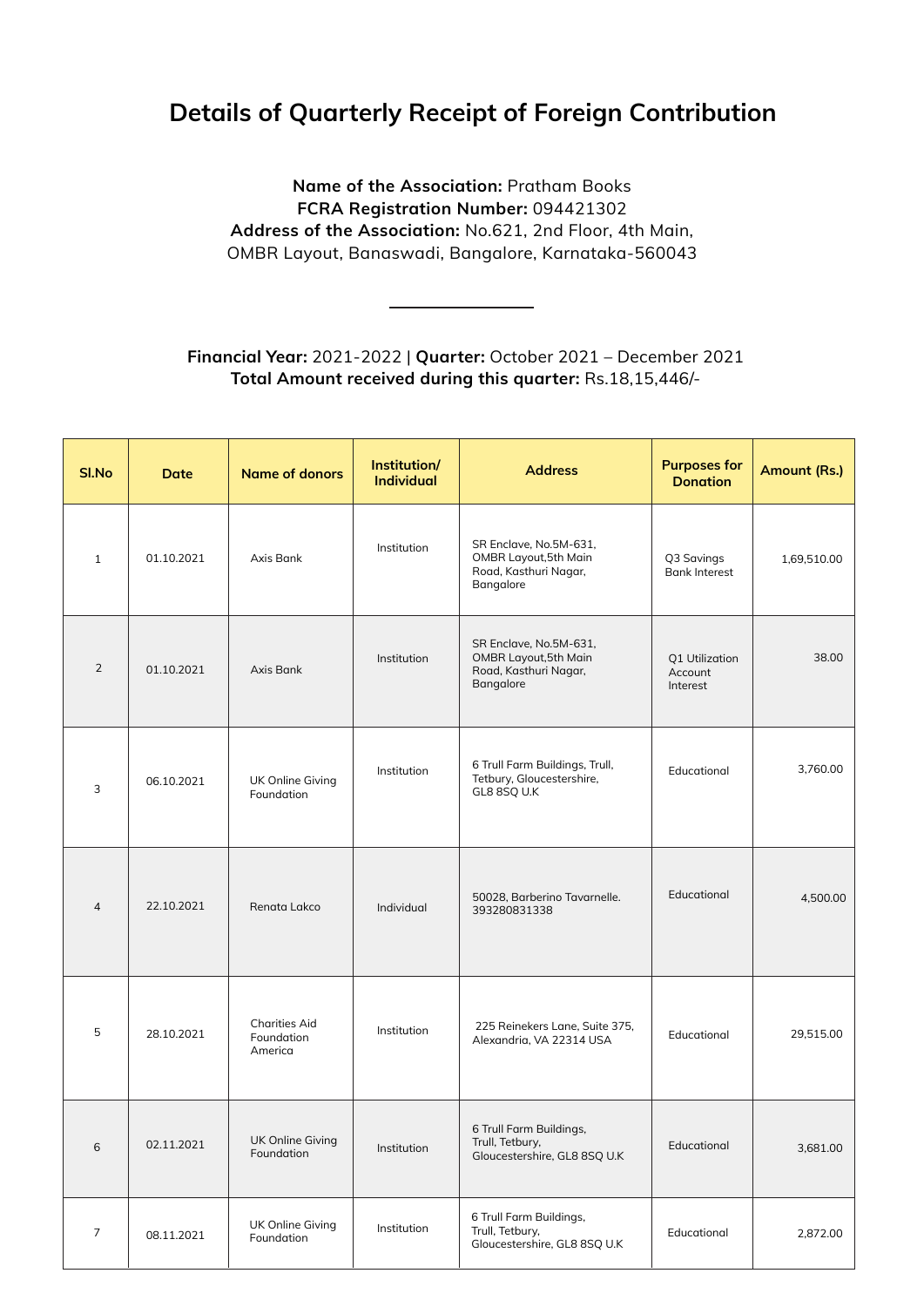| <b>SI.No</b> | Date       | <b>Name of donors</b>                         | Institution/<br><b>Individual</b> | <b>Address</b>                                                                                                                  | <b>Purposes for</b><br><b>Donation</b>     | Amount (Rs.) |
|--------------|------------|-----------------------------------------------|-----------------------------------|---------------------------------------------------------------------------------------------------------------------------------|--------------------------------------------|--------------|
| 8            | 26.11.2021 | <b>GIVE Foundation</b><br>Inc, USA            | Institution                       | (USA Office Add):<br><b>GIVE Foundation Inc.</b><br>PO Box 50876, Palo Alto,<br>CA-94303, United States.<br>Tel: (702) 447 5153 | Educational                                | 3,582.00     |
| 9            | 30.11.2021 | <b>Charities Aid</b><br>Foundation<br>America | Institution                       | 225 Reinekers Lane, Suite 375,<br>Alexandria, VA 22314 USA                                                                      | Educational                                | 4,79,829.00  |
| 10           | 01.12.2021 | Gagan Kolimadu                                | Individual                        | 4230, Degeer Street,<br>113 Saskatoon,<br>SK S7H 5G9 (306) 716-9593                                                             | Educational                                | 3,000.00     |
| 11           | 07.12.2021 | <b>GIVE Foundation</b><br>Inc, USA            | Institution                       | (USA Office Add):<br><b>GIVE Foundation Inc.</b><br>PO Box 50876, Palo Alto,<br>CA-94303, United States.<br>Tel: (702) 447 5153 | Educational                                | 7,089.00     |
| 12           | 26.12.2021 | <b>State Bank</b><br>of India                 | Institution                       | New Delhi Main Branch,<br>Parliament Street, New Delhi,<br>Pin code - 110 001                                                   | Q3 Savings<br><b>Bank Interest</b>         | 3,629.00     |
| 13           | 29.12.2021 | <b>UK Online Giving</b><br>Foundation         | Institution                       | 6 Trull Farm Buildings, Trull,<br>Tetbury, Gloucestershire, GL8<br>8SQ U.K                                                      | Educational                                | 1,77,213.00  |
| 14           | 30.12.2021 | <b>UK Online Giving</b><br>۔ پ<br>Foundation  | Institution                       | 6 Trull Farm Buildings, Trull,<br>Tetbury, Gloucestershire, GL8<br>8SQ U.K                                                      | Educational                                | 10,487.00    |
| 15           | 31.12.2021 | <b>Axis Bank</b>                              | Institution                       | SR Enclave, No.5M-631,<br><b>OMBR Layout, 5th Main Road,</b><br>Kasthuri Nagar,<br>Bangalore                                    | Q3 Fixed Deposit/<br><b>Bank Interest</b>  | 2,34,878.00  |
| 16           | 31.12.2021 | <b>Axis Bank</b>                              | Institution                       | SR Enclave, No.5M-631,<br><b>OMBR Layout, 5th Main Road,</b><br>Kasthuri Nagar, Bangalore                                       | Q3 Fixed Deposit/ <br><b>Bank Interest</b> | 2,30,850.00  |
|              |            |                                               |                                   |                                                                                                                                 |                                            |              |